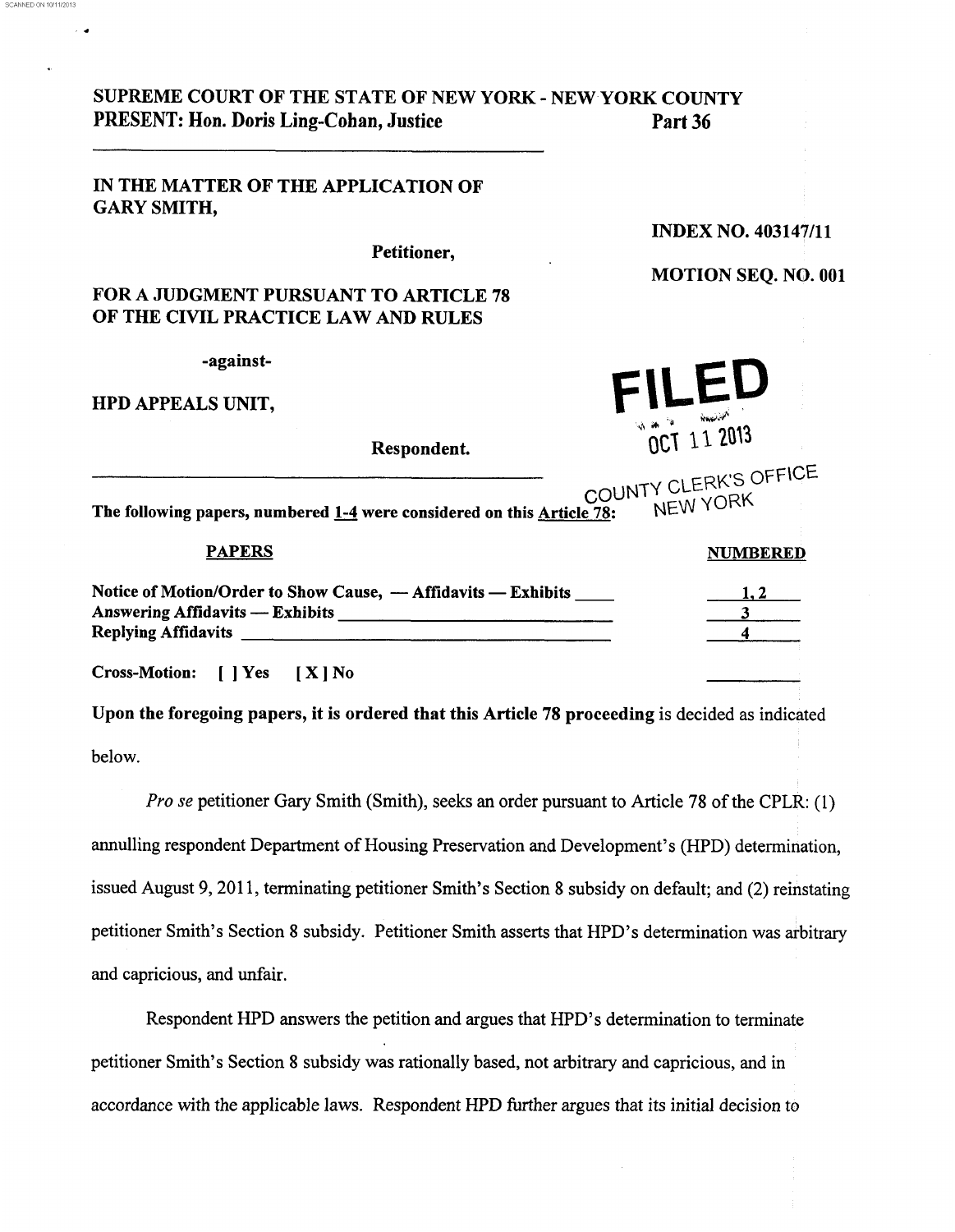terminate petitioner Smith from the Section 8 program, for failure to report income, was based on the record and the application of relevant law.

## BACKGROUND

Petitioner Smith has been diagnosed with lung cancer. He has been a participant of the HPD Section 8 Tenant-Based Assistance Rental Voucher program since 2001. Petitioner Smith received Section 8 subsidy pursuant to the United States Housing Act of 1937 (Act). Section 8 of the Act authorizes the Secretary of Housing and Urban Development (HUD) "to enter into annual contributions contracts with public housing agencies pursuant to which such agencies may enter into contracts to make assistance payments to owners of existing dwelling units in accordance with this Section." 42 U.S.C.  $\delta$  $1437f(b)(1)$ .

Respondent HPD is one of the public housing agencies charged with the duty and responsibility of administering the Section 8 subsidy pursuant to the Act. Respondent HPD administered petitioner Smith's Section **8** subsidy. Respondent HPD issued an administrative agency decision to terminate petitioner Smith's Section 8 subsidy on default, which is the subject of this Article 78 proceeding.

In December 2008, petitioner submitted a Section 8 recertification package to respondent HPD. Thereafter, respondent HPD discovered a discrepancy between the income reported by petitioner Smith and the income reported for him by the HUD Enterprise Income Verification. A pre-termination notice was sent to petitioner Smith who, thereafter, participated in a mandatory conference, and submitted documentation verifying that he was no longer employed at two moving companies.

In 2009 and 2010, petitioner Smith submitted Section 8 recertification packages to respondent HPD. Thereafter, respondent HPD discovered another discrepancy in petitioner Smith's 20 10 recertification package. Respondent HPD sent a pre-termination notice to petitioner Smith, who participated in another mandatory conference. Petitioner Smith subsequently provided respondent HPD

2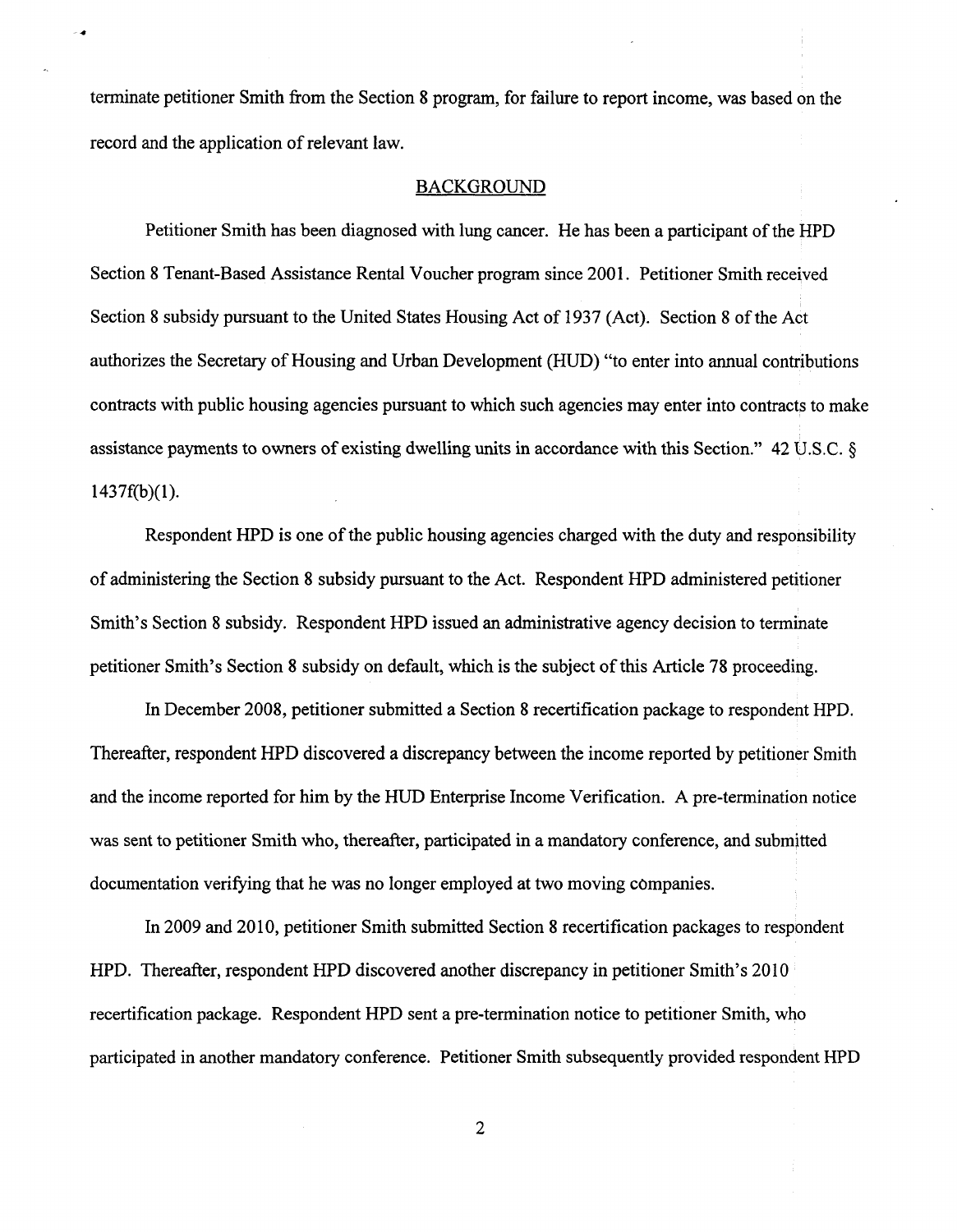with all the requested additional documentation. Based on such documentation, respondent HPD calculated that it overpaid \$6,654.00 between 2008 and 2010, as a result of income which was not reported.

Respondent HPD sent a Notice of Section 8 Rent Subsidy Termination, dated March 25, 2011, to petitioner Smith, informing him that his Section **8** subsidy would be terminated as of April 30,201 1. Petitioner Smith submitted an appeal form requesting a hearing which was scheduled for May 27, 2011. Petitioner Smith requested an adjournment of such hearing date to obtain counsel. Respondent HPD granted the request and the hearing date was adjourned to July 1, 2011. Petitioner Smith did not appear at such hearing. Thereafter, the hearing officer issued the hearing decision, dated August 5,201 1, upholding the termination of petitioner Smith's Section **8** subsidy, based only upon petitioner Smith's failure to appear at the hearing. On August 9,201 1, respondent HPD issued the Notice of Determination after Informal Hearing (Final Determination), informing petitioner Smith that the termination of his Section **8** subsidy was upheld.

Petitioner Smith now seeks to annul the Final Determination. Respondent HPD answers the petition alleging that: **(1)** termination of petitioner Smith's Section **8** subsidy was not arbitrary and capricious, and was in accordance with the applicable statutes, laws, and regulations, and was supported by a rational basis.

## **DISCUSSION**

Judicial review of an administrative determination is limited to whether the "determination was made in violation of lawful procedure, was affected by an error of law or was arbitrary and capricious or an abuse of discretion, including abuse of discretion as to the measure or mode of penalty or discipline imposed". CPLR 7803 (3). The court has the power to remit a matter to the agency where "further agency action is necessary to cure deficiencies in the record". *Matter of Police Benevolent Assoc. of the* 

3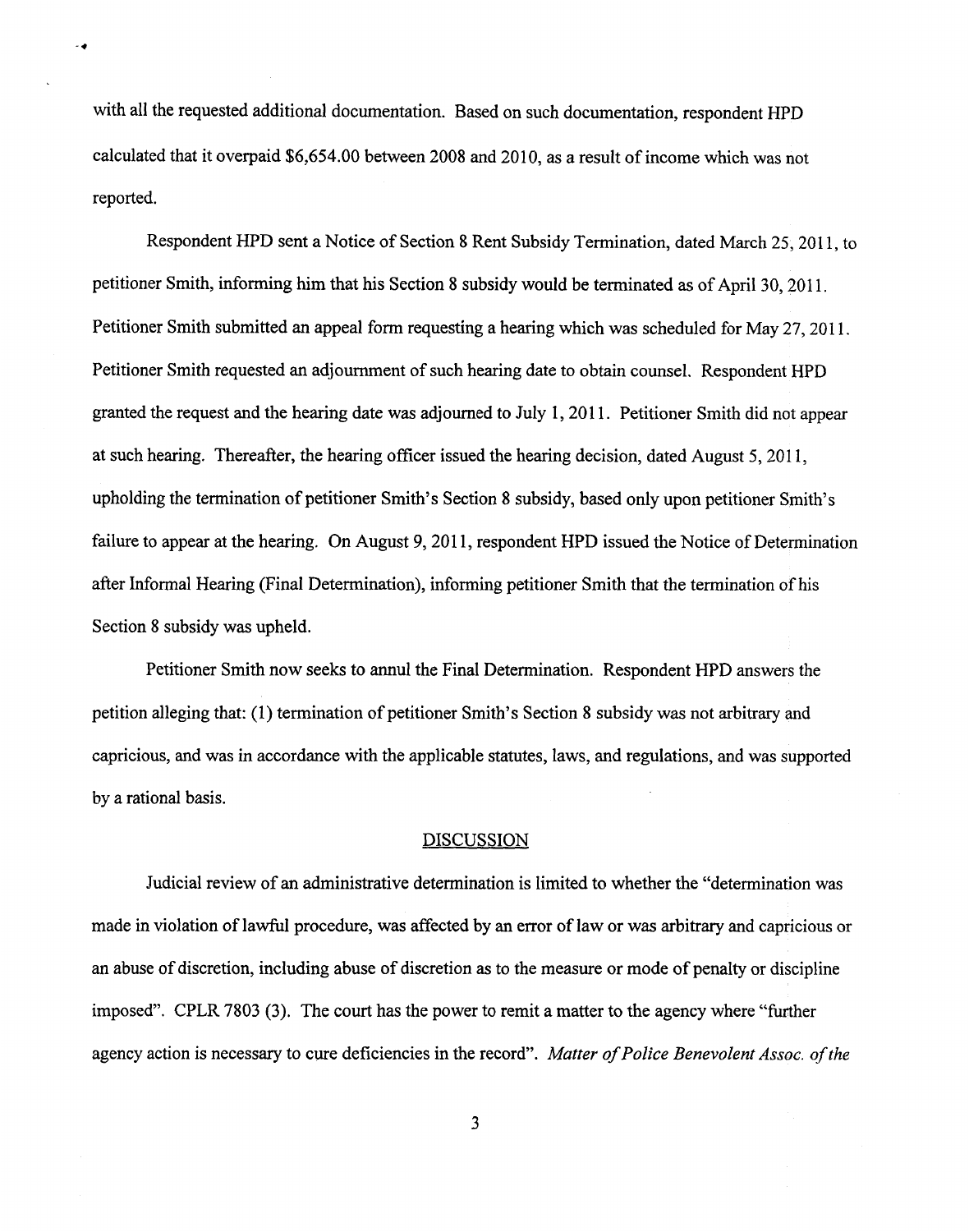*New York State Troopers v Vacco,* 253 AD2d 920,921 (3d Dep't 1998), *lv denied* 92 NY2d 8 18 (1 998). *See also, Matter of Montauk Improvement, Inc. v Proccacino,* 4 1 NY2d 9 13,9 14 (1 977). Additionally, a court may determine that an agency determination is shocking to one's sense of fairness and disproportionate to the offense such that a lesser penalty is warranted. *See Matter of Palmer v Rhea, 78*  AD3d 526,526 (lst Dep't 2010). *See also, Matter ofJames v New York City Housing Authority,* 186 AD2d 498, 499-500 (1<sup>st</sup> Dep't 1992). The Appellate Division, First Department, has stated that "[t]he forfeiture of public housing accommodations is a drastic penalty because, for many of its residents, it constitutes a tenancy of last resort". *In re Wise v Morales*, 85 AD3d 571, 572 (1<sup>st</sup> Dep't 2011) (internal quotations omitted). To that effect, it is consistently held that "[tlermination of petitioner's tenancy, under the circumstances was so disproportionate to the offense, underpayment of rent, in the light of all the circumstances, as to be shocking to one's sense of fairness". *Id. See also, Matter of Vuzquez v New York City Housing Authority, 57 AD3d 360, 361 (1<sup>st</sup> Dep't 2008).* 

÷.

Here, respondent HPD argues that its determination to terminate petitioner Smith's Section 8 subsidy on default was not arbitrary and capricious. However, the record is clear that petitioner Smith was provided with an adjournment of the hearing, to July 1, 2011, to seek representation. Thereafter, it is undisputed that the Legal Aid Society was considering taking petitioner Smith's case, and sought additional time, by letter dated June 28, 2011, to make a decision on representation. Petitioner Smith states that he went "to 100 Gold Street two days before the hearing with...[such letter] asking for more time to review the case". Verified Petition, p. 2. Respondent HPD argues that the letter from the Legal Aid Society does not have a date and time **stamp,** nor is there a memo in respondent HPD's file confirming that petitioner Smith delivered such letter in person two days before the hearing date. Thus, respondent HPD contends that the letter from the Legal Aid Society, requesting **an** adjournment of the July 1, 2011 hearing date, was not in the HPD file as of July 1, 2011.

4